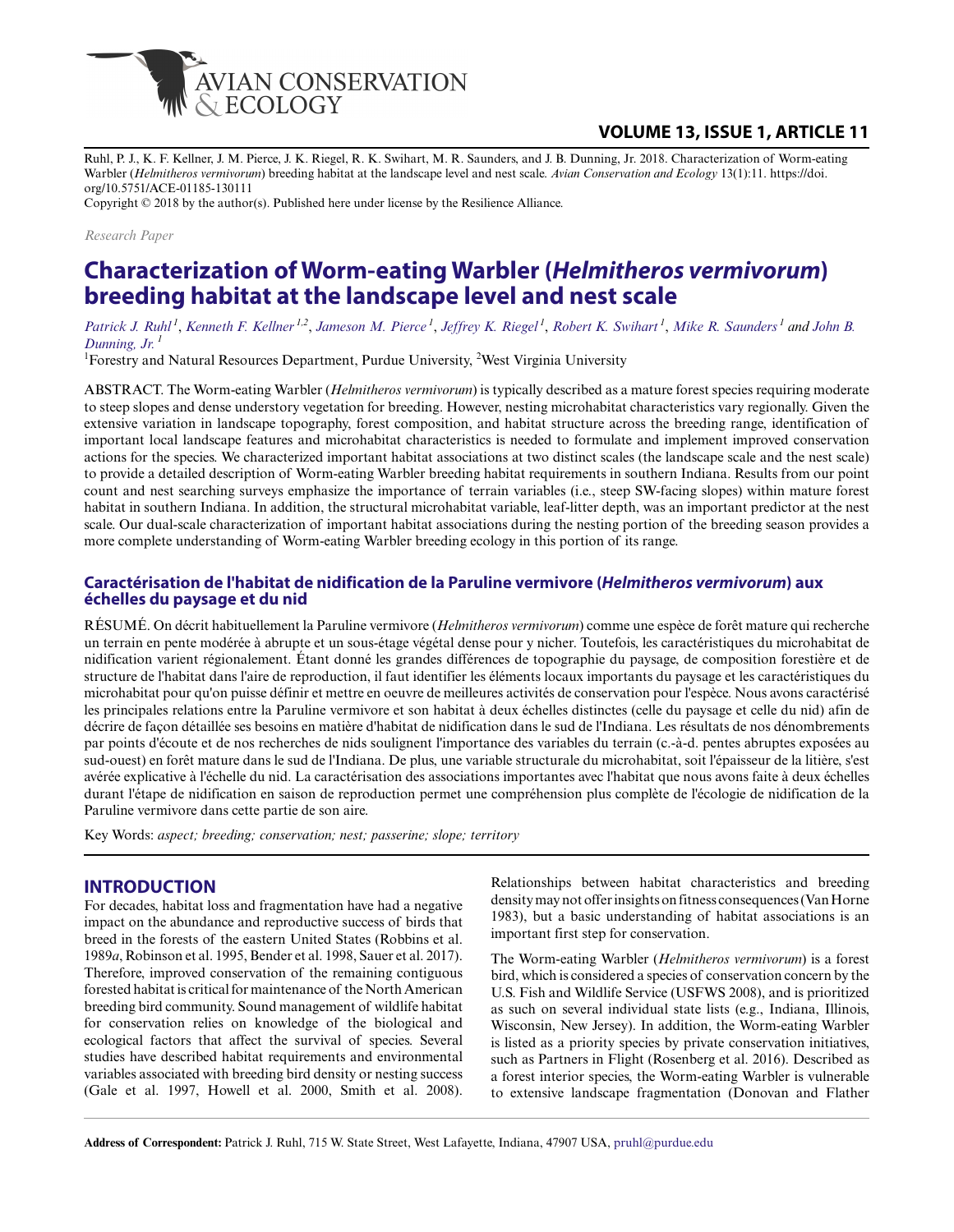2002, Keller and Yahner 2007). Thus, most management plans for the species recommend conservation of large tracts of contiguous forest, though there is also a clear benefit to some level of habitat heterogeneity (i.e., provision of early successional habitat within a matrix of mature forest) for various stages of Worm-eating Warbler life history (Wallendorf et al. 2007, Bakermans et al. 2012, Ruhl et al. 2018)

Across the geographic extent of its breeding range, encompassing most of the southeastern United States from Louisiana to Massachusetts, nesting microhabitat characteristics of the Wormeating Warbler vary regionally (Vitz et al. 2013). For example, the importance of slope and canopy cover differs throughout the breeding range (Vitz et al. 2013). Furthermore, forest tree species composition varies substantially from largely oak-hickory (*Quercus-Carya*) or beech-maple (*Fagus-Acer*) stands in the Central Hardwood Region (Wenny et al. 1993) to loblolly pine (*Pinus taeda*) plantations in North Carolina (Watts and Wilson 2005). Because Worm-eating Warblers require large forest tracts for breeding (Hayden et al. 1985, Robbins et al. 1989*b*) and experience extensive regional variation in habitat use patterns including landscape topography, forest composition, and habitat structure, identification of important landscape and microhabitat attributes is needed to target more effective conservation actions for the species throughout its breeding range.

In addition to geographic differences, Worm-eating Warbler habitat preferences change throughout the breeding season. Worm-eating Warbler is known to prefer mature forest habitat for nesting and utilize early successional habitat during the postfledging period (Vitz and Rodewald 2006, 2011, Burke et al. 2017, Ruhl et al. 2018). Furthermore, the importance of habitat characteristics and structural attributes may differ among the mate-pairing, nest-building, egg-laying, and incubation stages of the nesting period, depending on the scale of the landscape associated with each stage (Levin 1992, Turner 2001). For example, proximity to a nearby forest stream may affect the efficiency of nest construction if the availability of wet leaves and other preferred nesting materials (e.g., sporophyte stems of *Polytrichum* spp.) are a limiting factor (Vitz et al. 2013). Similarly, structural characteristics, such as the presence of dense understory vegetation, thick leaf-litter layer, or steep slope at the nest site, could be important variables influencing nest success (Vitz et al. 2013). Previous research has described a preference of Worm-eating Warblers to forage in chestnut oaks during the early breeding season (Greenberg 1987). Thus, tree species composition in the nesting area could potentially influence foraging efficiency during the nestling stage. Conservation recommendations for Worm-eating Warbler and other mature forest species should reflect the distinct habitat associations of the nesting and postfledging periods, and their associated implications for survival and recruitment at multiple spatial scales (King et al. 2006, Vitz and Rodewald 2006, Streby and Andersen 2011).

Worm-eating Warbler breeding habitat has previously been characterized using point count surveys, spot mapping, or nest searching (Wenny et al. 1993, Gale et al. 1997, Watts and Wilson 2005). However, most descriptions of Worm-eating Warbler breeding and nesting habitat are qualitative in nature, and the few studies that report quantitative data only focus on habitat associations relevant to a single scale and method (i.e., only point counts, only spot mapping, only reproductive success). In this

study, we used quantitative methods to describe Worm-eating Warbler breeding habitat in southern Indiana at two distinct spatial scales (landscape and nest), using two techniques (point counts and nest searches). We predicted that important breeding habitat characteristics for Worm-eating Warbler would be scale dependent. More specifically, we predicted that landscape-level features associated with mature forest habitat and topographic heterogeneity (e.g., canopy height and slope) would influence breeding density, and microhabitat features, such as understory vegetation density and leaf-litter depth, would influence nest placement. By considering two distinct spatial scales within the nesting portion of the breeding season, we provide a more complete understanding of the species' breeding ecology in this portion of its breeding range, which is a necessary first step for a complete characterization of regional habitat requirements for the species.

# **METHODS**

### **Study location**

This research was conducted at nine sites (78-110 ha in size) located within the Morgan-Monroe (39° 19′ 12.4″ N, 86° 26′ 55″ W) and Yellowwood (39° 7′ 40.8″ N, 86° 19′ 57″ W) state forests in southern Indiana, USA. The two state forests together comprise > 19,000 ha, and the average stand age is 87 and 91 years old (at Yellowwood and Morgan Monroe state forests, respectively). The overstory is dominated by oak (*Quercus* spp.), hickory (*Carya* spp.), and tulip poplar (*Liriodendron tulipifera*), and the understory is dominated by sugar maple (*Acer saccharum*) and American beech (*Fagus grandifolia*). Basal area range from 21.7-29.9 m²/ha, and tree densities range from 923-1527 trees/ha (Saunders and Arseneault 2013). Our research sites were established as part of the hardwood ecosystem experiment (HEE), a 100-year study of forest ecosystem responses to forest management in state forests (Kalb and Mycroft 2013).

#### **Point count surveys**

At a broad scale, we used point counts and a combination of forest inventory, high-resolution GIS, and light detection and ranging (LiDAR) data to model Worm-eating Warbler breeding density as a function of habitat variables across the landscape. Between May 20 and June 20 in 2012 and 2014, we conducted point counts at 99 points across the 9 research sites (9-13 points per site). Sampled points were a subset of bird survey points established as part of a larger study (Kalb and Mycroft 2013) in which points were placed systematically at a spacing of 150 m to cover the entire area of each site. To obtain our final subset of points, we excluded points that were in recently harvested areas as well as points without a nearby forest inventory plot. All points in the final set were separated by  $\geq 150$  m. We recognize that this spacing is closer than the 250 m typically recommended for point count surveys (Ralph et al. 1995, Matsuoka et al. 2014). However, we are confident that adjacent points were adequately independent for several reasons. First, the dataset of bird observations was truncated to only those observations within 75 m of each plot center to ensure there was no overlap in sample area between adjacent points. Second, adjacent points were sampled in quick succession temporally, minimizing the number of birds traveling between points. Finally, observers were trained to exclude birds known to have been recorded already at an adjacent point.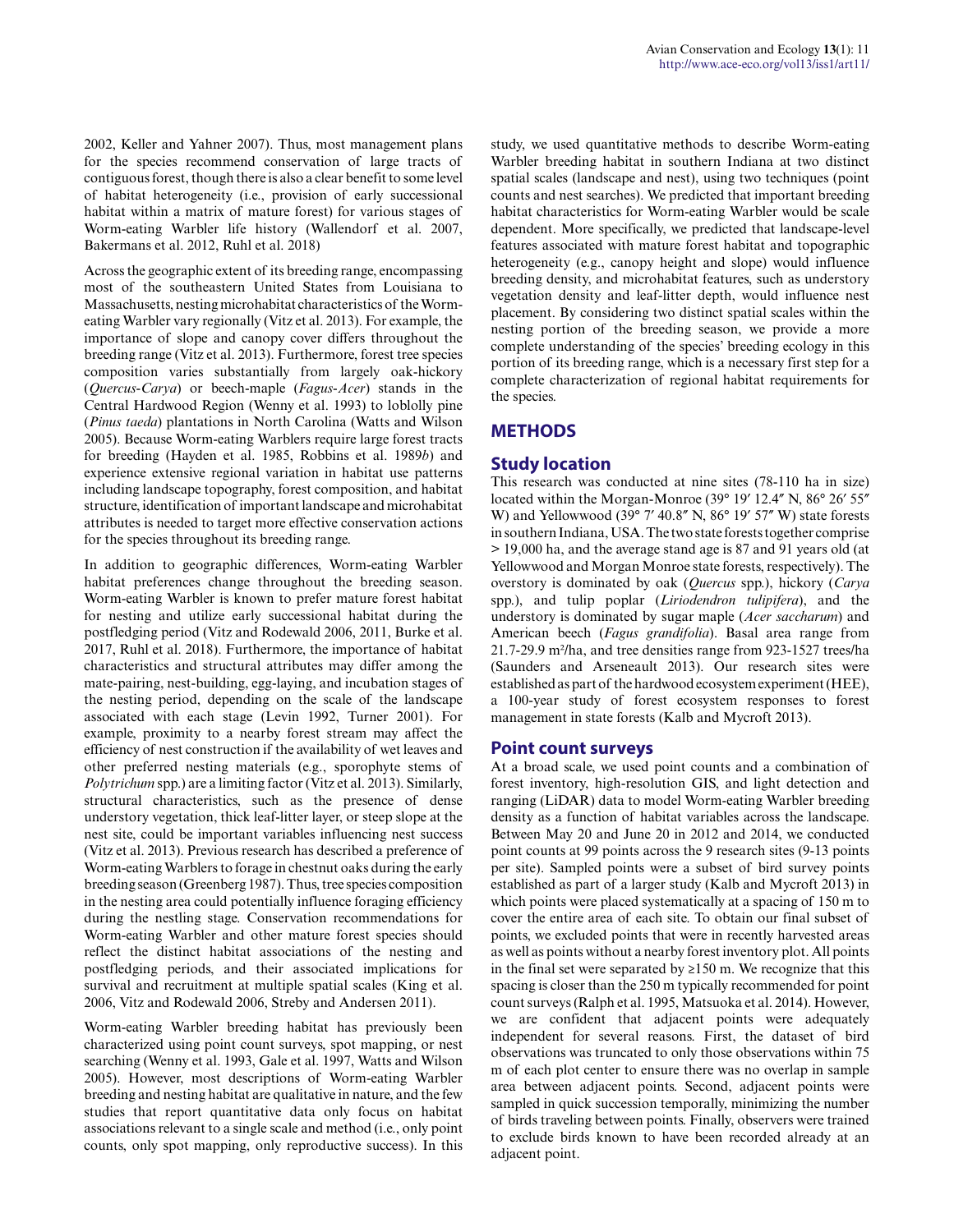Points were sampled twice each year between 0600 and 1100 EDT. On each sampling occasion, a single observer recorded all visual and auditory detections of birds within 100 m of the point. Time of observation, distance (estimated visually to nearest 10 m), and sex (if possible) were recorded for each detection of a Wormeating Warbler. After the observation data were collected, we truncated the dataset to include only observations made within 75 m of the plot center to ensure there was no overlap in sampled areas between adjacent point counts.

Habitat data were collected for each point location from several sources. Mean maximum canopy height in the 75-m radius area around each point was derived from a 3-m resolution raster of canopy height, obtained via airborne LiDAR collected in 2009-2011 (IndianaMap, [http://www.indianamap.org;](http://www.indianamap.org) Barnes et al. 2016). Understory stem density for each point was obtained from forestry inventory data. Forest inventory plots were part of a concurrent study at the same sites (Saunders and Arseneault 2013). All bird points included in the study had a forest inventory plot located randomly within a 75 m radius of the bird point. Within each 0.005-ha inventory plot, we estimated understory density as the number of woody stems with < 5 cm diameter at breast height (i.e., 1.35 m height).

Using a 1.5-m resolution digital elevation model (DEM) of the study area (IndianaMap, <http://www.indianamap.org>), we calculated mean elevation (m), aspect (degrees), and slope (degrees) in a 75-m radius around each point using the R package Raster (Hijmans et al. 2017). Aspect was transformed from degrees to Beers' aspect, which ranges from zero (southwesternfacing slopes) to two (northeastern-facing slopes; Beers et al. 1966).

#### **Nest searching**

At a fine scale, we analyzed the specific microhabitat preferences of 23 female Worm-eating Warblers between a 2.5-10 m radius around each nest. We conducted opportunistic nest searches for Worm-eating Warbler within all nine of the HEE research sites from May 16 to June 30, 2016-2017. We located nests using behavioral cues of adults (e.g., carrying food, territorial singing, or aggressive chipping). Once a nest was located, we recorded the location using waypoint averaging with a handheld Garmin eTrex 20 GPS (Garmin International, Olathe, Kansas, USA). After nesting activity had subsided, we returned to the nest locations to collect microhabitat data. To compare nest sites with a paired random point, we selected a point 50 m away from each nest site in a random direction. We collected the same set of microhabitat data at nest sites and random points.

At each nest location or paired random location, we established 4 sampling plots located 2.5 m away in each cardinal direction. At each plot, we measured leaf-litter depth, understory vegetation density, and canopy cover. Leaf-litter depth down to the duff layer was measured with a ruler. We estimated understory vegetation density using a profile board method modified from MacArthur and MacArthur (1961) and described in Peterson et al. (2015). The profile board (2.0 m x 0.25 m) was divided into eight 0.25 m x 0.25 m alternating black and white squares. One researcher held the profile board, oriented vertically, in one of the four sampling plots and an observer stood in the opposite sampling plot. We estimated (rounded to 10%) the amount of area obscured by vegetation within each of the eight squares (Peterson et al. 2015). We estimated percent canopy cover by taking a photograph of the canopy with a SONY DSC-S650 digital camera (SONY Corporation, Minato, Tokyo, Japan) positioned 2 m above the ground, facing north. We used ImageJ software (Rasband 1997-2016) to separate color channels, convert each photograph to a binary image, and calculate the ratio of black pixels as an estimate of percent canopy cover (Peterson et al. 2015). Measurements of litter depth, understory vegetation density, and canopy cover were averaged across the four sampling plots to obtain mean values for each location. For each location, we also calculated mean maximum canopy height and mean Beers' aspect within a 10-m buffer using the DEM and LiDAR-derived canopy height raster. Finally, we used a clinometer to measure percent slope at the location.

## **Data analysis**

#### **Point counts**

We fit a single-visit *N*-mixture model to the point count data (Amundson et al. 2014). For the abundance submodel, abundance at each point was modeled as a Poisson random variable with canopy height, understory density, elevation, slope, and aspect as covariates. As we were interested specifically in the effects of these habitat covariates on abundance, we fit a single model containing the main effects and did not compare among alternative models. Tests of model goodness-of-fit indicated a Poisson error structure was appropriate for the count data. Both visits to each sample point in a given year were included in the analysis; to account for this serial and spatial dependence of visits, we included random effects of both site and sample point in the abundance model. The detection probability submodel was separated into 2 components: (1) probability of availability (i.e., whether or not the bird was visible or singing during the count) and (2) probability of detection by an observer, given that the bird was available to be detected (Amundson et al. 2014). Overall detection probability was the product of these two components. Probability of availability was estimated using a time-removal model (Farnsworth et al. 2002), with ordinal date included as a covariate. Probability of detection was estimated using a distance-sampling approach (Farnsworth et al. 2005) with wind speed (Beaufort scale) and a random observer effect included as covariates. All continuous covariates were standardized to a *Z*-score prior to analysis.

The *N*-mixture model was fit in a Bayesian framework using JAGS (Plummer 2003) called from within R (R Development Core Team 2016) using package jagsUI (Kellner 2015). We ran three Markov chain Monte Carlo (MCMC) chains each with 70,000 total iterations, a burn-in of 60,000 iterations, and a thinning rate of 100. We considered the model to have adequately converged when the Brooks-Gelman-Rubin statistic for all parameters was < 1.1 (Brooks and Gelman 1998). A covariate effect was considered to have a significant effect on abundance or detection when the estimated 95% credible interval around the parameter estimate did not overlap zero.

Recently, some concerns have emerged over identifiability of parameters in *N*-mixture models like the one we fit (Barker et al. 2017). To make sure that our inference was not impacted, we also fit a Poisson generalized linear mixed model (using package lme4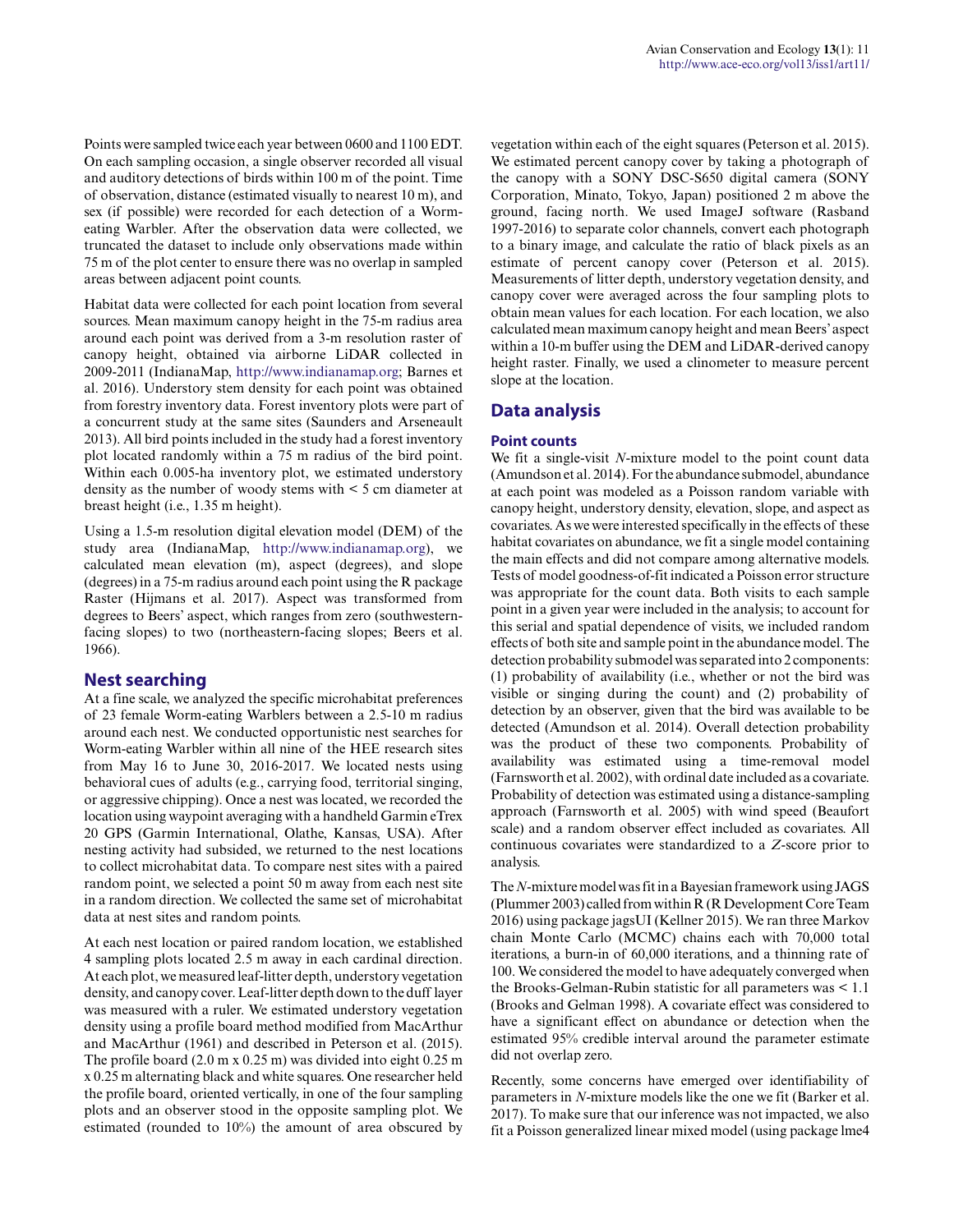in R) to our count data that was identical except that the detection component was omitted. The results we obtained from the general linear mixed models (GLMM), in terms of covariate effects, were essentially identical to the *N*-mixture model (Appendix 1, Table A1.1). Hence, subsequent results and discussion focus solely on the *N*-mixture models.

#### **Nest searching**

We used a multivariate analysis of variance (MANOVA) in program R (R Development Core Team 2016) to test whether site type (nest or random point), year, or the interaction between these two variables influenced Worm-eating Warbler nesting microhabitat. We used Welch's paired sample *t*-tests in program R to test for differences in maximum canopy height, percent slope, Beers' aspect, leaf-litter depth, percent canopy cover, and understory vegetation density between nest sites and random sites. Unless otherwise defined, all reported values represent means ± SE.

#### **RESULTS**

#### **Point counts**

Overall, we had 259 Worm-eating Warbler detections across the 2 years of point counts. Mean estimated detection probability was 0.53. We found no significant effect of either ordinal date or wind speed on detection probability (Table 1). Mean estimated abundance based on the model was 0.75 males/ha. Slope had a significant positive relationship with Worm-eating Warbler abundance, with a one-standard deviation increase in slope (equivalent to an increase of 3.07 degrees) corresponding to a 20% increase in estimated abundance. Aspect had a negative effect on abundance, with a one-standard deviation increase (a shift of 0.57 Beer's aspect units from SW to NE) corresponding to a 15% decrease in abundance (Table 1). Estimated abundance at the lowest observed slope (3.7 degrees) was 0.43 males/ha, whereas on the steepest slope (19.6 degrees) estimated abundance was 1.09 males/ha. On perfectly northeastern-facing slopes, estimated abundance was 0.49 males/ha, whereas estimated abundance on southwestern-facing slopes was 0.85 males/ha. Elevation, canopy height, and understory density had no significant effect on Wormeating Warbler abundance, although there was a positive trend for the latter two (Table 1).

#### **Nest searching**

We located 23 nests, 8 in 2016 and 15 in 2017. The MANOVA indicated a significant multivariate effect of site type contributing to differences in microhabitat (Wilks'  $\lambda = 0.57$ ,  $F_{6,37} = 4.59$ ,  $P <$ 0.01), but no effect of year (Wilks' λ = 0.82,  $F_{6,37} = 1.35$ ,  $P = 0.26$ ) or the interaction between site type and year (Wilks'  $\lambda = 0.77$ ,  $F_{6,37} = 1.87$ ,  $P = 0.11$ ). Individual *t*-tests revealed no difference in mean maximum canopy height (*t* 47.7 = 0.98, *P* = 0.33), mean Beers' aspect ( $t_{44.0}$  = -0.90, *P* = 0.37), mean percent canopy cover  $(t_{41.1} = -0.45, P = 0.66)$ , or mean understory vegetation density  $(t_{43.9} = 0.97, P = 0.34)$  between nest sites and random points. However, mean slope (*t* 43.9 = 4.68, *P* < 0.001) and mean leaf-litter depth  $(t_{44.0} = 2.4, P < 0.01)$  were significantly greater (averaging 44% and 18% higher, respectively) at nest sites than random sites (Table 2). Although Beers' aspect was not statistically different between nest sites and random sites, 12 of the 23 nests were located on SW-facing slopes, and only 3-4 nests were located on each of the 3 remaining slopes (NE, NW, and SE; Fig. 1).

| <b>Table 1.</b> Output from the N-mixture model for Worm-eating         |
|-------------------------------------------------------------------------|
| Warblers <i>(Helmitheros vermivorum)</i> . Estimates of covariates with |
| effects we considered significant (the 95% credible interval did        |
| not overlap zero) are marked with an asterisk. SD = standard            |
| deviation.                                                              |

| Parameter                 | Estimate | 95% Credible Interval |  |
|---------------------------|----------|-----------------------|--|
| Availability Model        |          |                       |  |
| Intercept                 | 0.11     | $(-0.12, 0.31)$       |  |
| Ordinal Date              | $-0.17$  | $(-0.39, 0.05)$       |  |
| Detection Model           |          |                       |  |
| Intercept                 | 42.49    | (29.38, 63.71)        |  |
| Observer SD               | 0.42     | (0.18, 0.94)          |  |
| Wind                      | $-0.08$  | $(-0.17, 0.02)$       |  |
| Abundance Model           |          |                       |  |
| Intercept                 | 0.28     | (0.01, 0.55)          |  |
| Site SD                   | 0.13     | (0.00, 0.44)          |  |
| Point SD                  | 0.08     | (0.01, 0.22)          |  |
| Canopy Height             | 0.07     | $(-0.10, 0.23)$       |  |
| <b>Understory Density</b> | 0.06     | $(-0.08, 0.20)$       |  |
| Elevation                 | 0.06     | $(-0.13, 0.25)$       |  |
| Slope                     | $0.18*$  | (0.03, 0.33)          |  |
| Aspect                    | $-0.16*$ | $(-0.34, -0.01)$      |  |

**Table 2**. Beers' aspect, slope, canopy height, leaf-litter depth, percent canopy cover, and understory vegetation density values at Worm-eating Warbler (*Helmitheros vermivorum*) nest sites and random points in southern Indiana in 2015-2017 (mean ± standard error). Asterisks indicates a significant difference in means ( $P \le 0.05$ ).

| Habitat Variable             | <b>Nest Site</b>        | Random Point            |
|------------------------------|-------------------------|-------------------------|
| Aspect                       | $0.66 (\pm 0.15)$       | $0.85 (\pm 0.15)$       |
| Slope                        | $*$ 64.09 ( $\pm$ 4.39) | $*$ 35.61 ( $\pm$ 4.20) |
| Canopy Height                | $25.27 (\pm 0.94)$      | $23.85 (\pm 1.11)$      |
| Leaf-Litter Depth            | $*$ 4.20 ( $\pm$ 0.22)  | $*$ 3.45 ( $\pm$ 0.22)  |
| % Canopy Cover               | $0.81 (\pm 0.01)$       | $0.81 (\pm 0.01)$       |
| <b>Understory Vegetation</b> | $13.79 \ (\pm 1.92)$    | $11.09 \ (\pm 2.01)$    |
|                              |                         |                         |

#### **DISCUSSION**

In this study, we identified terrain variables (e.g., slope and aspect) as significant predictors of Worm-eating Warbler breeding habitat use at both spatial scales. In addition, we identified leaflitter depth as an important microhabitat characteristic at the nest-site scale. Although we observed a positive trend with respect to mature forest habitat structure metrics in the landscape-level analysis, variables such as maximum canopy height, canopy cover, and understory vegetation density were not significant predictors at either of the two spatial scales. Given the described life history of the species (Vitz et al. 2013), as well as the available breeding records for Indiana (Castrale et al. 1998, Brock 2006), it is clear that Worm-eating Warbler is restricted to largely forested landscapes within the state. However, our results also emphasize the importance of steep SW-facing slopes for breeding habitat selection within mature forest in Indiana.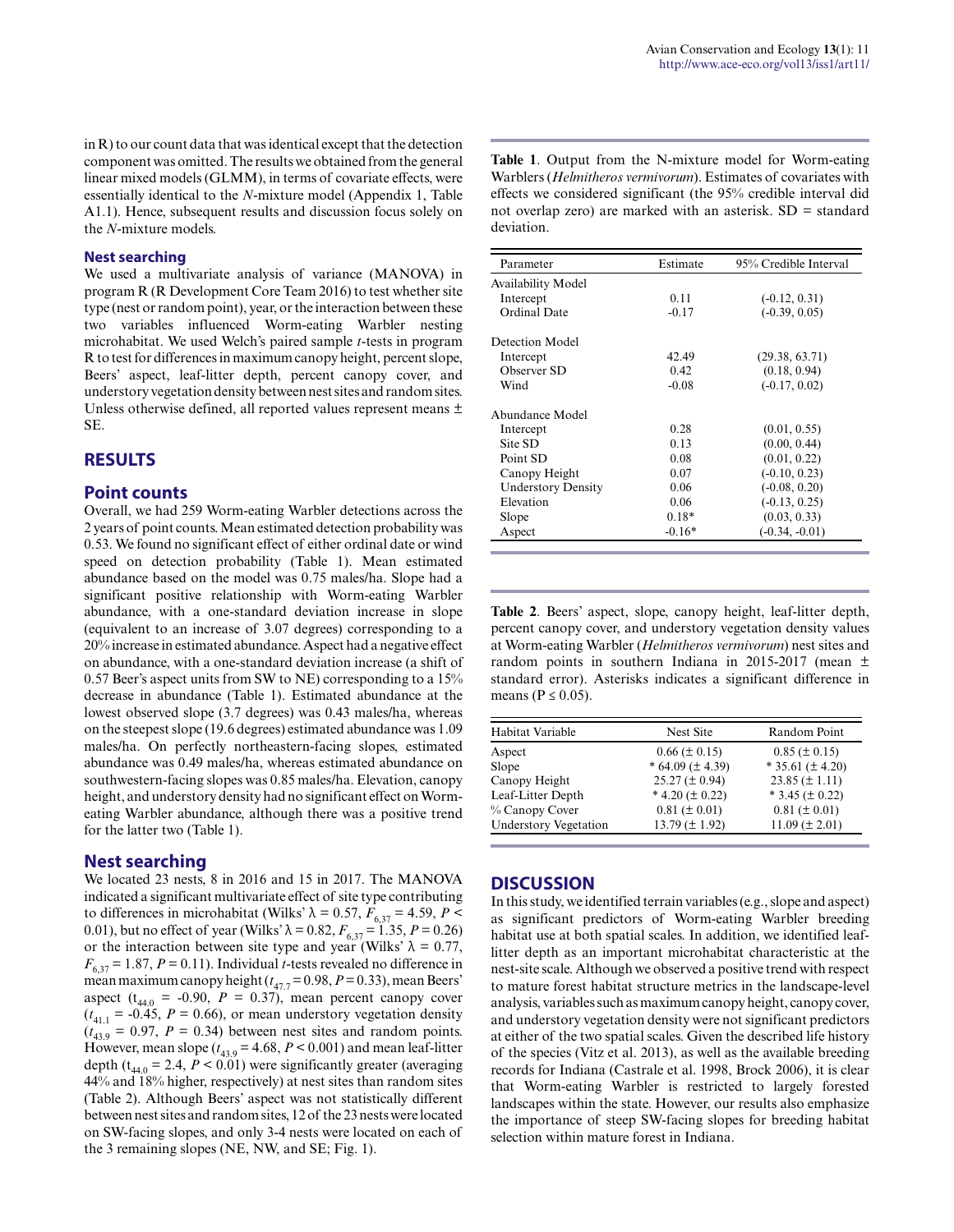**Fig. 1**. Total number of Worm-eating Warbler (*Helmitheros vermivorum*) nests located on NE [0-90], SE [90-180], SW [180-270], and NW [270-360] facing slopes during the 2016 and 2017 breeding seasons in southern Indiana.



Throughout various stages of the nesting period of the breeding season (i.e., mate pairing, nest building, egg laying, incubation, nestling provision), Worm-eating Warblers use the forest ecosystem in multiple ways. Thus, multiscale characterization of important habitat features using multiple techniques is necessary to fully understand the complexity of this system (Levin 1992). Males occupy reliable singing perches within a delineated territory early in the breeding season, and females seek out suitable habitat for nest sites within these territories. Our study identified the importance of leaf-litter depth for female nest site selection. However, males may also influence nest locations if other factors, such as tree species composition (e.g., the predominance of oak species within a given area; Greenberg 1987), have an impact on Worm-eating Warbler territory delineation.

Although there are some known exceptions in the flatter portion of the breeding range (e.g., North Carolina; Watts and Wilson 2005), Worm-eating Warbler is generally associated with moderate to steep slopes for nesting (Vitz et al. 2013). As expected, in our study, slope was a significant predictor of abundance at the broad landscape scale (Table 1) and was also significantly greater at nest sites than at random points at the fine scale (Table 2). At the population level, Worm-eating Warbler is not declining as rapidly as some other mature forest species across its breeding range (e.g., Cerulean Warbler or Wood Thrush; Rosenberg et al. 2016). However, Worm-eating Warbler is listed as a species of special conservation concern in the state of Indiana and would therefore benefit from conservation efforts specifically directed at providing ample and adequate habitat (i.e., sites on steep, SWfacing slopes with well-developed leaf litter) availability during the nesting portion of the breeding season.

In Indiana, there are currently no logging restrictions based on percent slope, other than the physical and safety limitations of

logging equipment. However, if slopes are too steep to accommodate mechanical harvesters, timber can be harvested with a chainsaw and cable-skidded out with a tractor. Thus, the physical attributes of Worm-eating Warbler nesting habitat alone do not render them de facto protected, because steep slopes in our region do not pose significant logistical constraints to forestry operations. Our results, which demonstrate the significance of steep slopes for Worm-eating Warbler breeding habitat at two distinct spatial scales, highlight the importance of terrain considerations when managing forest habitat for the species.

The role of aspect on breeding density and nest site selection in our study was unexpected. Southwest-facing slopes were a significant predictor of Worm-eating Warbler breeding density in our point count models (Table 1). In addition, at the nest scale, we located 12 nests on SW-facing slopes as opposed to 4 on NEfacing slopes ( $n = 23$ ; Fig. 1). The association of Worm-eating Warbler nest sites with SW-facing slopes has not been previously described. Based on the variation in habitat (e.g., tree species composition and topographic heterogeneity) across its extensive breeding range (Vitz et al. 2013), it is reasonable to suspect that the factors driving the observed association of Worm-eating Warbler with SW-facing slopes may also vary regionally.

The specific factors driving the association of Worm-eating Warbler with SW-facing slopes are unclear. The structural makeup of leaf litter could differ on NE- and SW-facing slopes in our study system based on differences between mesophytic and xeric tree species composition and the associated leaf-litter characteristics (Crosby and Loomis 1974, Schwilk and Caprio 2011, Kreye et al. 2013), potentially providing better nesting material for Worm-eating Warblers on SW-facing slopes. Leaves from xeric tree species (e.g., oaks) provide a drier, more loosely compacted litter layer than mesophytic tree species (e.g., maples; Crosby and Loomis 1974). This difference in litter composition could influence the nesting appeal for ground-nesting species such as Worm-eating Warbler. In addition, during the nesting portion of the breeding season in Maryland, 80% of Worm-eating Warbler foraging efforts were directed toward leaf gleaning in chestnut oak (*Quercus montana*; Greenberg 1987). Thus, it is possible that foraging preference (i.e., selecting sites with a prevalence of xeric oak species), rather than nesting microhabitat on the forest floor, may be driving the association of Worm-eating Warbler nest sites with SW-facing slopes. There may also be a thermoregulatory benefit for a ground-nesting warbler species to orient the nest toward the southwest if slightly higher ambient temperatures throughout the day can provide an evolutionarily advantageous trade-off with respect to time spent brooding on the nest or foraging away from the eggs (Conway and Martin 2000).

Because there is no precedent in the literature for the association of breeding Worm-eating Warblers with SW-facing slopes, it is also important for us to consider potential caveats with this association within an ecological framework. Understory biomass and plant diversity are known to be higher on mesic NE-facing slopes in comparison to xeric SW-facing slopes (Olivero and Hix 1998). Along with steep slopes and contiguous mature forest, dense understory vegetation is a commonly described characteristic feature of Worm-eating Warbler breeding and nesting habitat (Rodewald and Smith 1998, Vitz et al. 2013). In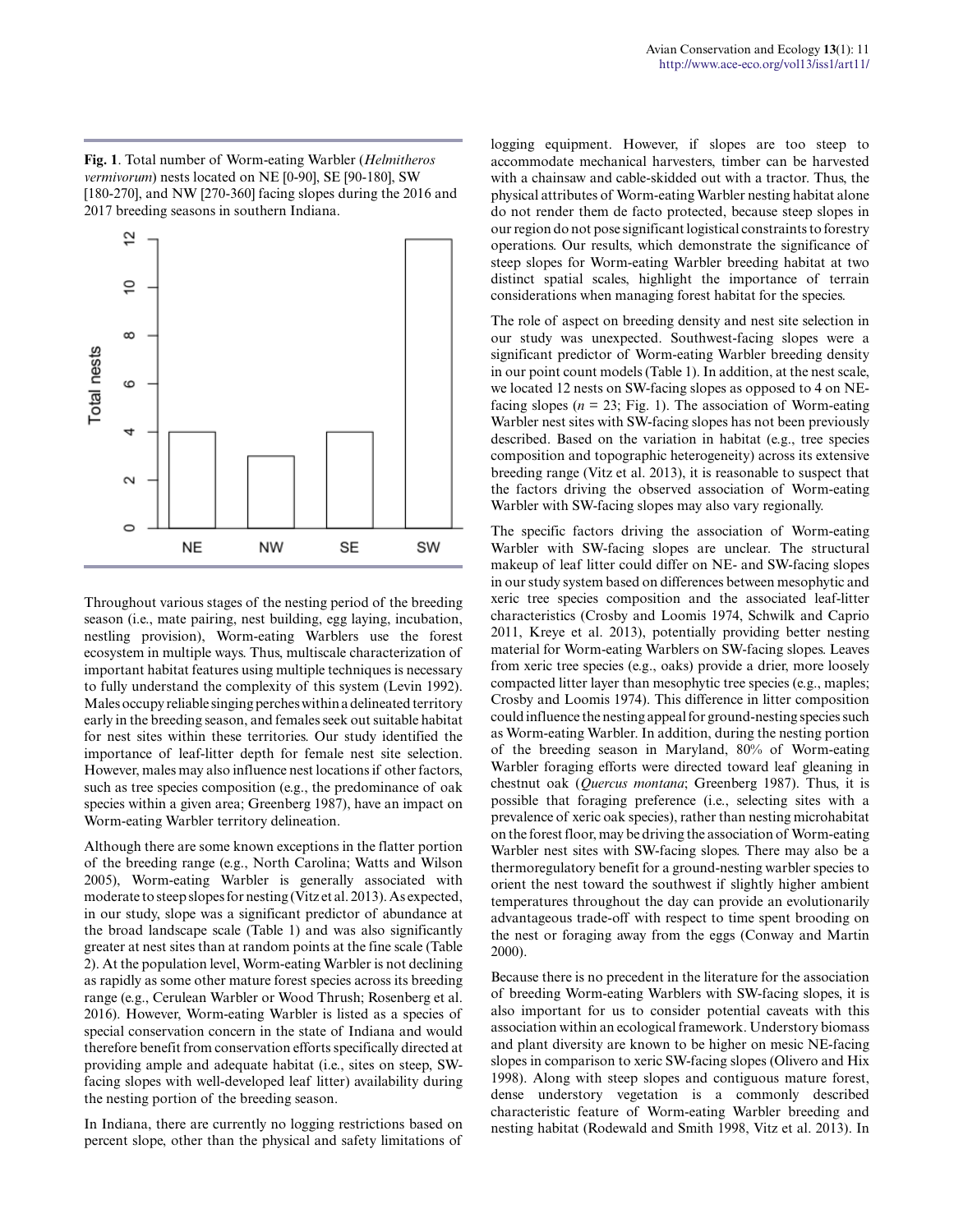our study, understory vegetation was not a significant predictor of Worm-eating Warbler breeding habitat at either the broad scale or the fine scale. In fact, most Worm-eating Warbler nests occurred on slopes with a relatively open understory. Although we did not preferentially select SW-facing slopes during opportunistic nest searches, Peterson et al. (2015) demonstrated the inherent bias associated with traditional nest searching techniques. Thus, it is possible that nest-searching efforts were more successful along SW-facing slopes due to lower understory vegetation density. In addition, we did not monitor nesting success in this study, therefore it is possible that nests on SW-facing slopes may have reduced nest success. Future research involving more detailed nest observations is needed to fully elucidate this association with SW-facing slopes. Likewise, researchers should be cautious when using the abundance or density of breeding males within a given habitat type to ascribe a value to breeding or nesting grounds (Van Horne 1983). Depending on the breeding ecology of an organism, a low breeding density may actually reflect territorial exclusion of high quality breeding habitat by a few high-quality males (Van Horne 1983). However, we observed a positive association between SW-facing slopes and breeding site usage at two distinct ecological scales and emphasize the need for more research to more fully understand this association.

Previous research has demonstrated the importance of large sections of intact mature forest to fulfill Worm-eating Warbler breeding habitat requirements (Vitz et al. 2013), but specific estimates of minimum area requirements vary drastically among studies (21-340 ha; Hayden et al. 1985, Robbins et al. 1989*a*). The two state forests we surveyed (i.e., Morgan Monroe and Yellowwood state forests) represent > 19,000 ha of mature forest habitat in southern Indiana (Kalb and Mycroft 2013). Although these two state forests are subject to active forest management, Worm-eating Warbler is known to be resilient to low levels of even- and uneven-aged forest management occurring on the landscape (Gram et al. 2003, Wallendorf et al. 2007, Kellner et al. 2016). In addition, Worm-eating Warbler can actually benefit from anthropogenic forest openings during the postfledging period within the context of a forest-dominated habitat matrix (e.g., clearcuts; Vitz and Rodewald 2006, Burke et al. 2017, Ruhl et al. 2018). Given the availability of contiguous mature forest habitat within the Morgan Monroe and Yellowwood state forests, and the known compatibility of Worm-eating Warbler with low levels of active forest management on the landscape, our study highlights the potential importance of terrain features for Wormeating Warbler breeding and nesting success in the southern Indiana portion of the breeding range. However, we cannot make strong forest management recommendations based solely on our results without further scientific investigation.

Management efforts for Worm-eating Warbler often focus heavily on the importance of vegetative, as opposed to terrain, characteristics (Vitz et al. 2013, but see Gale et al. 1997), which is understandable given the pressing threat of habitat fragmentation throughout the breeding range. However, based on our results from analysis at two ecologically relevant scales, we present evidence that terrain variables such as slope and aspect are also correlated with Worm-eating Warbler breeding habitat use within the Yellowwood and Morgan-Monroe state forests of southern Indiana. More research is needed to fully understand the ecological implications associated with the perceived differences between Worm-eating Warbler utilization of NE- and SW-facing slopes, but based on our results, we suggest that private landowners and forestry companies in the southern Indiana region of the breeding range consider the importance of steep SW-facing slopes when designating habitat for conservation purposes.

*Responses to this article can be read online at:* <http://www.ace-eco.org/issues/responses.php/1185>

#### **Acknowledgments:**

*Andy Meier, Patrick Ma, and Charlotte Owings helped coordinate this study. We thank the many technicians who contributed to data collection, and specifically recognize J. Suich, W. Homoya, W. Britton, C. Delancey, and G. MacDonald for their nest-searching efforts. This paper is a contribution of the Hardwood Ecosystem Experiment, a partnership of the Indiana Department of Natural Resources, Purdue University, Ball State University, Indiana State University, and Drake University. Funding for the project was provided by the Indiana Division of Forestry, and the Department of Forestry and Natural Resources at Purdue University. We thank the Amos Butler Audubon Society, Indianapolis, Indiana, for providing a grant to fund field support. Point count, territory mapping, and nest searching studies were conducted in compliance with Federal Banding Permit #21781 and Purdue Animal Care and Use Committee guidelines (protocol #110000078C002). Research was conducted in accordance with the code of ethics as prescribed by The Wildlife Society.*

#### **LITERATURE CITED**

Amundson, C. L., J. A. Royle, and C. M. Handel. 2014. A hierarchical model combining distance sampling and time removal to estimate detection probability during avian point counts. *Auk* 131:476-494. [http://dx.doi.org/10.1642/AUK-14-11.1](http://dx.doi.org/10.1642%2FAUK-14-11.1) 

Bakermans, M. H., A. D. Rodewald, and A. C. Vitz. 2012. Influence of forest structure on density and nest success of mature forest birds in managed landscapes. *Journal of Wildlife Management* 76:1225-1234. [http://dx.doi.org/10.1002/jwmg.349](http://dx.doi.org/10.1002%2Fjwmg.349)

Barker, R. J., M. R. Schofield, W. A. Link, and J. R. Sauer. 2017. On the reliability of N-mixture models for count data. *Biometrics* [http://dx.doi.org/10.1111/biom.12734](http://dx.doi.org/10.1111%2Fbiom.12734)

Barnes, K. W., K. Islam, and S. A. Auer. 2016. Integrating LIDAR-derived canopy structure into Cerulean Warbler habitat models. *Journal of Wildlife Management* 80:101-116. [http://dx.](http://dx.doi.org/10.1002%2Fjwmg.995) [doi.org/10.1002/jwmg.995](http://dx.doi.org/10.1002%2Fjwmg.995) 

Beers, T. W., P. E. Dress, and L. C. Wensel. 1966. Notes and observations: aspect transformation in site productivity research. *Journal of Forestry* 64:691-692.

Bender, D. J., T. A. Contreras, and L. Fahrig. 1998. Habitat loss and population decline: a meta-analysis of the patch size effect. *Ecology* 79:517-533. [http://dx.doi.org/10.1890/0012-9658\(1998\)](http://dx.doi.org/10.1890%2F0012-9658%281998%29079%5B0517%3AHLAPDA%5D2.0.CO%3B2) [079\[0517:HLAPDA\]2.0.CO;2](http://dx.doi.org/10.1890%2F0012-9658%281998%29079%5B0517%3AHLAPDA%5D2.0.CO%3B2)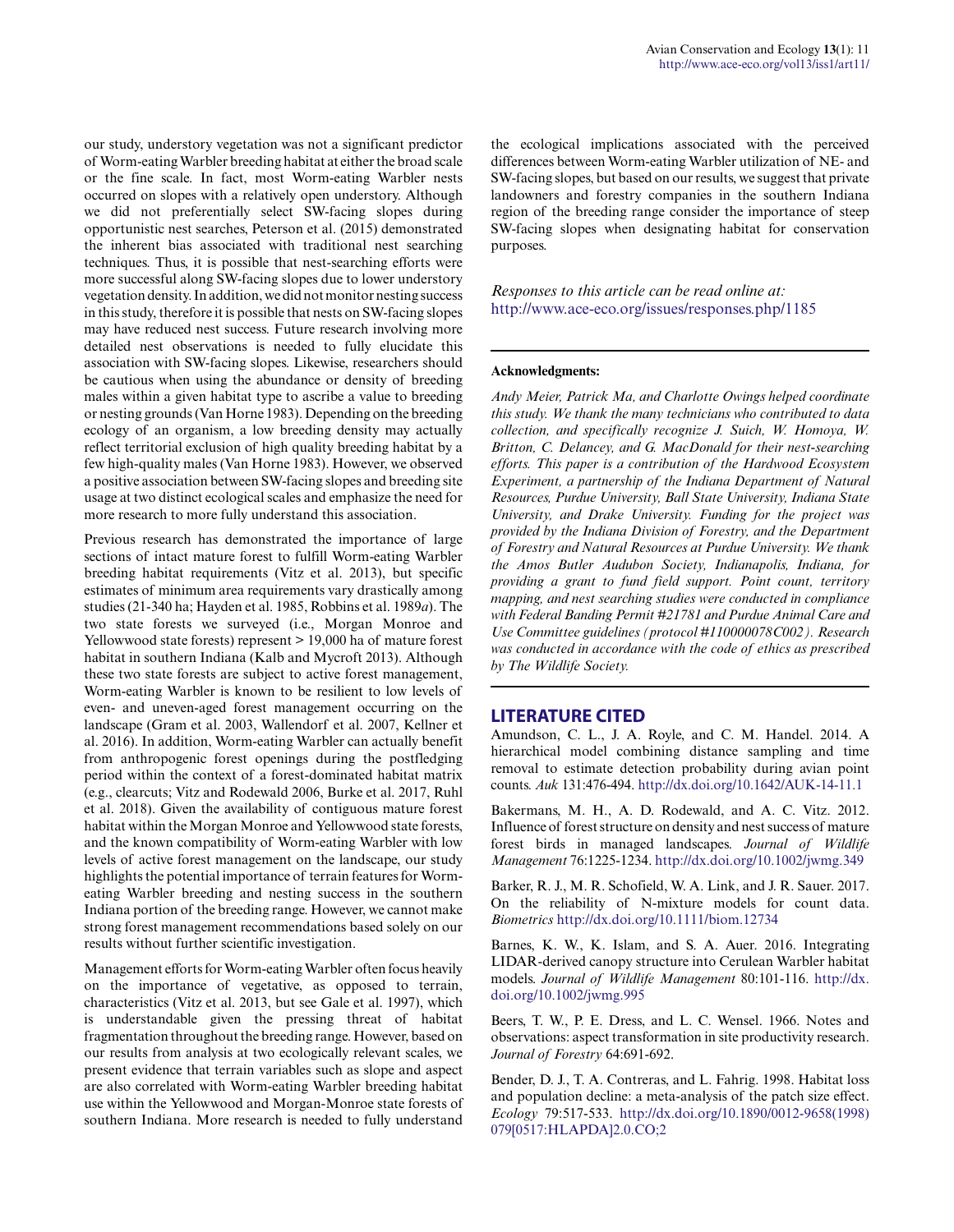Brock, K. J. 2006. *Brock's birds of Indiana*. Compact disk. Amos Butler Audubon Society, Indianapolis, Indiana, USA.

Brooks, S., and A. Gelman. 1998. Some issues for monitoring convergence of iterative simulations. *Computing Science and Statistics* 30-36. [online] URL: [http://www.stat.columbia.edu/~](http://www.stat.columbia.edu/~gelman/research/published/proceedings4.pdf) [gelman/research/published/proceedings4.pdf](http://www.stat.columbia.edu/~gelman/research/published/proceedings4.pdf)

Burke, A. D., F. R. Thompson, III, and J. Faaborg. 2017. Variation in early-successional habitat use among independent juvenile forest breeding birds. *Wilson Journal of Ornithology* 129:235-246. [http://dx.doi.org/10.1676/15-055.1](http://dx.doi.org/10.1676%2F15-055.1) 

Castrale, J. S., E. M. Hopkins, and C. E. Keller. 1998. *Atlas of breeding birds of Indiana*. Indiana Department of Natural Resources, Indianapolis, Indiana, USA.

Conway, C. J., and T. E. Martin. 2000. Evolution of passerine incubation behavior: influence of food, temperature, and nest predation. *Evolution* 54:670-685. [http://dx.doi.org/10.1111/](http://dx.doi.org/10.1111%2Fj.0014-3820.2000.tb00068.x) [j.0014-3820.2000.tb00068.x](http://dx.doi.org/10.1111%2Fj.0014-3820.2000.tb00068.x)

Crosby, J. S., and R. M. Loomis. 1974. *Some forest floor fuelbed characteristics of black oak stands in Southeast Missouri*. Research Note NC-162. U.S. Department of Agriculture, Forest Service, North Central Forest Experiment Station, St. Paul, Minnesota, USA. [online] URL: [https://www.nrs.fs.fed.us/pubs/rn/rn\\_nc162.](https://www.nrs.fs.fed.us/pubs/rn/rn_nc162.pdf) [pdf](https://www.nrs.fs.fed.us/pubs/rn/rn_nc162.pdf)

Donovan, T. M., and C. H. Flather. 2002. Relationships among North American songbird trends, habitat fragmentation, and landscape occupancy. *Ecological Applications* 12:364-374. [http://](http://dx.doi.org/10.2307/3060948) [dx.doi.org/10.2307/3060948](http://dx.doi.org/10.2307/3060948)

Farnsworth, G. L., J. D. Nichols, J. R. Sauer, S. G. Fancy, K. H. Pollock, S. A. Shriner, and T. R. Simons. 2005. Statistical approaches to the analysis of point count data: a little extra information can go a long way. Pages 736-743 *in* C. J. Ralph and T. D. Rich, editors. *Bird conservation implementation and integration in the Americas: proceedings of the third international partners in flight conference*. General technical report PSW GTR-191. USDA Forest Service Pacific Southwest Research Station, Asilomar, California, USA. [online] URL: [https://www.](https://www.fs.fed.us/psw/publications/documents/psw_gtr191/psw_gtr191_0736-0743_farnsworth.pdf) [fs.fed.us/psw/publications/documents/psw\\_gtr191/](https://www.fs.fed.us/psw/publications/documents/psw_gtr191/psw_gtr191_0736-0743_farnsworth.pdf) [psw\\_gtr191\\_0736-0743\\_farnsworth.pdf](https://www.fs.fed.us/psw/publications/documents/psw_gtr191/psw_gtr191_0736-0743_farnsworth.pdf)

Farnsworth, G. L., K. H. Pollock, J. D. Nichols, T. R. Simons, J. E. Hines, and J. R. Sauer. 2002. A removal model for estimating detection probabilities from point-count surveys. *Auk* 119:414-425. [http://dx.doi.org/10.1642/0004-8038\(2002\)119\[0414:](http://dx.doi.org/10.1642%2F0004-8038%282002%29119%5B0414%3AARMFED%5D2.0.CO%3B2) [ARMFED\]2.0.CO;2](http://dx.doi.org/10.1642%2F0004-8038%282002%29119%5B0414%3AARMFED%5D2.0.CO%3B2) 

Gale, G. A., L. A. Hanners, and S. R. Patton. 1997. Reproductive success of Worm-eating Warblers in a forest landscape. *Conservation Biology* 11:246-250. [http://dx.doi.org/10.1046/](http://dx.doi.org/10.1046%2Fj.1523-1739.1997.95141.x) [j.1523-1739.1997.95141.x](http://dx.doi.org/10.1046%2Fj.1523-1739.1997.95141.x)

Gram, W. K., P. A. Porneluzi, R. L. Clawson, J. Faaborg, and S. C. Richter. 2003. Effects of experimental forest management on density and nesting success of bird species in Missouri Ozark forests. *Conservation Biology* 17:1324-1337. [http://dx.doi.](http://dx.doi.org/10.1046%2Fj.1523-1739.2003.02171.x) [org/10.1046/j.1523-1739.2003.02171.x](http://dx.doi.org/10.1046%2Fj.1523-1739.2003.02171.x)

Greenberg, R. 1987. Seasonal foraging specialization in the Worm-eating Warbler. *Condor* 89:158-168. [http://dx.doi.](http://dx.doi.org/10.2307%2F1368770) [org/10.2307/1368770](http://dx.doi.org/10.2307%2F1368770) 

Hayden, T. J., J. Faaborg, and R. L. Clawson. 1985. Estimates of minimum area requirements for Missouri forest birds. *Transactions of the Missouri Academy of Science* 19:11-22.

Hijmans, R. J., J. van Etten, J. Cheng, M. Mattiuzzi, M. Sumner, J. A. Greenberg, O. P. Lamigueiro, A. Bevan, E. B. Racine, A. Shortridge, and A. Ghosh. 2017. *Package 'raster': geographic data analysis and modeling*. R package version 2.6-7. The R Foundation, Vienna, Austria. [online] URL: [https://cran.r](https://cran.r-project.org/web/packages/raster)[project.org/web/packages/raster](https://cran.r-project.org/web/packages/raster) 

Howell, C. A., S. C. Latta, T. M. Donovan, P. A. Porneluzi, G. R. Parks, and J. Faaborg. 2000. Landscape effects mediate breeding bird abundance in midwestern forests. *Landscape Ecology* 15:547-562. [http://dx.doi.org/10.1023/A:1008190029786](http://dx.doi.org/10.1023%2FA%3A1008190029786)

Kalb, R. A., and C. Mycroft. 2013. The hardwood ecosystem experiment: goals, design, and implementation. Pages 36-59 *in* R. K. Swihart, M. R. Saunders, R. A. Kalb, G. S. Haulton, and C. H. Michler, editors. *The hardwood ecosystem experiment: a framework for studying responses to forest management*. General Technical Report NRS-P-108. USDA Forest Service, Northern Research Station, Newtown Square, Pennsylvania, USA. [online] URL: [https://www.nrs.fs.fed.us/pubs/gtr/gtr-nrs-](https://www.nrs.fs.fed.us/pubs/gtr/gtr-nrs-p-108papers/04kalb_mycroft_hee_p108.pdf)

[p-108papers/04kalb\\_mycroft\\_hee\\_p108.pdf](https://www.nrs.fs.fed.us/pubs/gtr/gtr-nrs-p-108papers/04kalb_mycroft_hee_p108.pdf)

Keller, G. S., and R. H. Yahner. 2007. Seasonal forest-patch use by birds in fragmented landscapes of south-central Pennsylvania. *Wilson Journal of Ornithology* 119:410-418. [http://dx.doi.](http://dx.doi.org/10.1676%2F04-034.1) [org/10.1676/04-034.1](http://dx.doi.org/10.1676%2F04-034.1) 

Kellner, K. F. 2015. *jagsUI: a wrapper around rjags to streamline JAGS analyses*. R package version 1.4.1. The R Foundation, Vienna, Austria. [online] URL: [https://CRAN.R-project.org/](https://CRAN.R-project.org/package=jagsUI) [package=jagsUI](https://CRAN.R-project.org/package=jagsUI) 

Kellner, K. F., P. J. Ruhl, J. B. Dunning, Jr., J. K. Riegel, and R. K. Swihart. 2016. Multi-scale responses of breeding birds to experimental forest management in Indiana, USA. *Forest Ecology and Management* 382:64-75. [http://dx.doi.org/10.1016/j.](http://dx.doi.org/10.1016%2Fj.foreco.2016.10.008) [foreco.2016.10.008](http://dx.doi.org/10.1016%2Fj.foreco.2016.10.008)

King, D. I., R. M. Degraaf, M.-L. Smith, and J. P. Buonaccorsi. 2006. Habitat selection and habitat-specific survival of fledgling Ovenbirds (*Seiurus aurocapilla*). *Journal of Zoology* 269:414-421. [http://dx.doi.org/10.1111/j.1469-7998.2006.00158.x](http://dx.doi.org/10.1111%2Fj.1469-7998.2006.00158.x) 

Kreye, J. K., J. M. Varner, J. K. Hiers, and J. Mola. 2013. Toward a mechanism for eastern North American forest mesophication: differential litter drying across 17 species. *Ecological Applications* 23:1976-1986. [http://dx.doi.org/10.1890/13-0503.1](http://dx.doi.org/10.1890%2F13-0503.1)

Levin, S. A. 1992. The problem of pattern and scale in ecology: the Robert H. MacArthur award lecture. *Ecology* 73:1943-1967. [http://dx.doi.org/10.2307/1941447](http://dx.doi.org/10.2307%2F1941447) 

MacArthur, R. H., and J. W. MacArthur. 1961. On bird species diversity. *Ecology* 42:594-598. [http://dx.doi.org/10.2307/1932254](http://dx.doi.org/10.2307%2F1932254) 

Matsuoka, S. M., C. L. Mahon, C. M. Handel, P. Sólymos, E. M. Bayne, P. C. Fontaine, and C. J. Ralph. 2014. Reviving common standards in point-count surveys for broad inference across studies. *Condor* 116:599-608. [http://dx.doi.org/10.1650/](http://dx.doi.org/10.1650%2FCONDOR-14-108.1) [CONDOR-14-108.1](http://dx.doi.org/10.1650%2FCONDOR-14-108.1)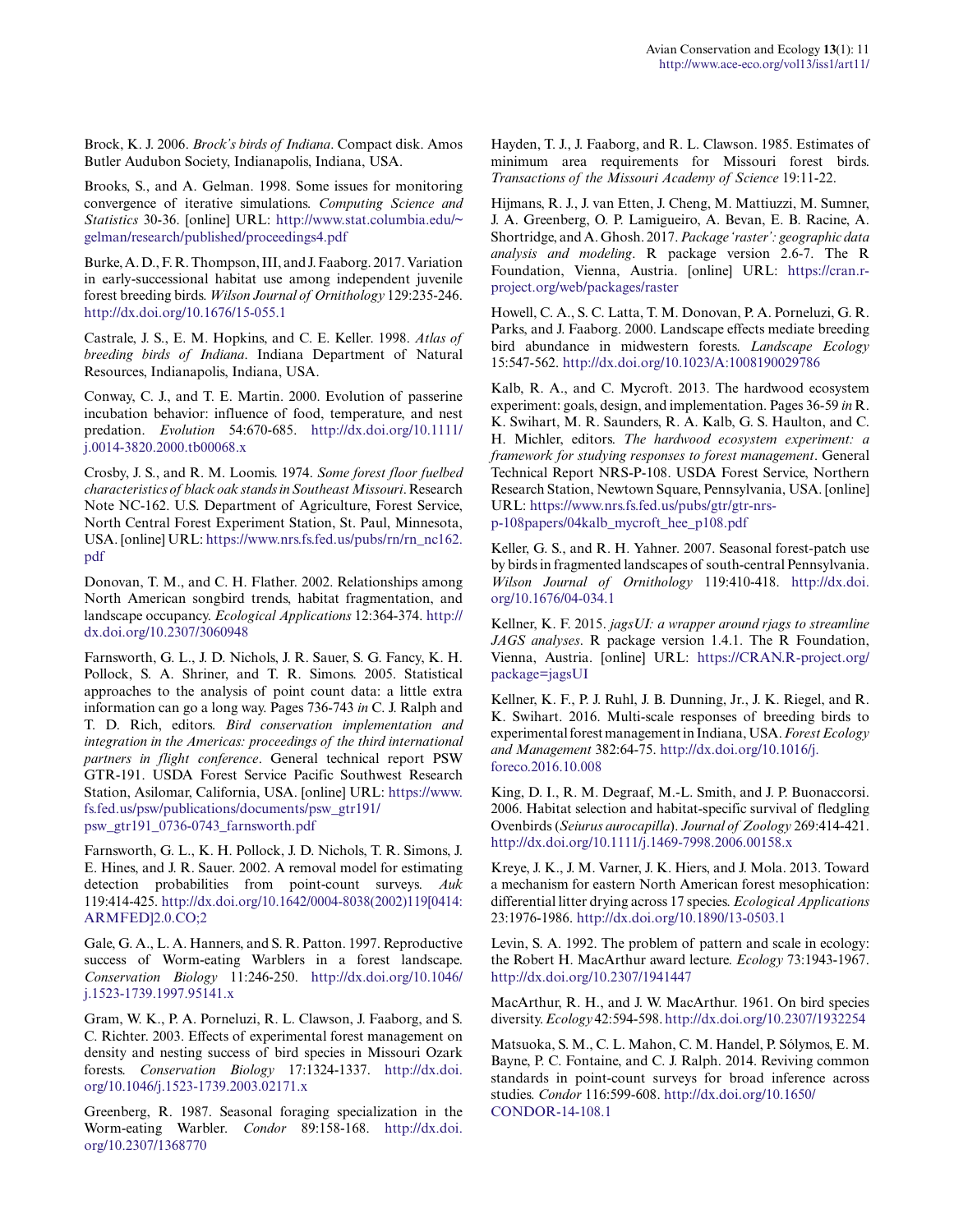Olivero, A. M., and D. M. Hix. 1998. Influence of aspect and stand age on ground flora of southeastern Ohio forest ecosystems. *Plant Ecology* 139:177-187. [http://dx.doi.org/10.1023/A:1009758501201](http://dx.doi.org/10.1023%2FA%3A1009758501201)

Peterson, S. M., H. M. Streby, J. A. Lehman, G. R. Kramer, A. C. Fish, and D. E. Andersen. 2015. High-tech or field techs: radiotelemetry is a cost-effective method for reducing bias in songbird nest searching. *Condor* 117:386-395. [http://dx.doi.org/10.1650/](http://dx.doi.org/10.1650%2FCONDOR-14-124.1) [CONDOR-14-124.1](http://dx.doi.org/10.1650%2FCONDOR-14-124.1) 

Plummer, M. 2003. JAGS: a program for analysis of Bayesian graphical models using Gibbs sampling. Pages 1-8 *in Proceedings of the 3rd international workshop on distributed statistical computing*. Technische Universit at Wien, Wien, Austria. [online] URL: [http://citeseerx.ist.psu.edu/viewdoc/download?](http://citeseerx.ist.psu.edu/viewdoc/download?doi=10.1.1.13.3406&rep=rep1&type=pdf) [doi=10.1.1.13.3406&rep=rep1&type=pdf](http://citeseerx.ist.psu.edu/viewdoc/download?doi=10.1.1.13.3406&rep=rep1&type=pdf)

Ralph, C. J., S. Droege, and J. R. Sauer. 1995. Managing and monitoring birds using point counts: standards and applications. Pages 161-168 *in* C. J. Ralph, J. R. Sauer, and S. Droege, editors. *Monitoring bird populations by point counts*. General Technical Report PSW-GTR-149. U.S. Department of Agriculture, Forest Service, Pacific Southwest Research Station, Albany, California, USA. [online] URL: [https://www.fs.fed.us/psw/publications/](https://www.fs.fed.us/psw/publications/documents/gtr-149/pg161_168.pdf) [documents/gtr-149/pg161\\_168.pdf](https://www.fs.fed.us/psw/publications/documents/gtr-149/pg161_168.pdf)

Rasband, W. S.1997-2016. *ImageJ*. U. S. National Institutes of Health, Bethesda, Maryland, USA. [online] URL: [https://imagej.](https://imagej.nih.gov/ij/) [nih.gov/ij/](https://imagej.nih.gov/ij/)

R Development Core Team. 2016. *R: a language and environment for statistical computing*. Version 3.2.5. R Foundation for Statistical Computing, Vienna, Austria.

Robbins, C. S., D. K. Dawson, and B. A. Dowell. 1989*a*. Habitat area requirements of breeding forest birds of the Middle Atlantic States. *Wildlife Monographs* 103:1-34.

Robbins, C. S., J. R. Sauer, R. S. Greenberg, and S. Droege. 1989*b*. Population declines in North American birds that migrate to the Neotropics. *Proceedings of the National Academy of Sciences* 86:7658-7662. [online] URL: [http://www.pnas.org/content/](http://www.pnas.org/content/pnas/86/19/7658.full.pdf) [pnas/86/19/7658.full.pdf](http://www.pnas.org/content/pnas/86/19/7658.full.pdf)

Robinson, S. K., F. R. Thompson, III, T. M. Donovan, D. R. Whitehead, and J. Faaborg. 1995. Regional forest fragmentation and the nesting success of migratory birds. *Science* 267:1987-1990 [http://dx.doi.org/10.1126/science.267.5206.1987](http://dx.doi.org/10.1126%2Fscience.267.5206.1987)

Rodewald, P. G., and K. G. Smith. 1998. Short-term effects of understory and overstory management on breeding birds in Arkansas oak-hickory forests. *Journal of Wildlife Management* 62:1411-1417. [http://dx.doi.org/10.2307/3802007](http://dx.doi.org/10.2307%2F3802007) 

Rosenberg, K. V., J. A. Kennedy, R. Dettmers, R. P. Ford, D. Reynolds, J. D. Alexander, C. J. Beardmore, P. J. Blancher, R. E. Bogart, G. S. Butcher, A. F. Camfield, A. Couturier, D. W. Demarest, W. E. Easton, J. J. Giocomo, R. H. Keller, A. E. Mini, A. O. Panjabi, D. N. Pashley, T. D. Rich, J. M. Ruth, H. Stabins, J. Stanton, and T. Will. 2016. Partners in flight landbird conservation plan: 2016 revision for Canada and Continental United States. Partners in Flight Science Committee,Washington, D.C., USA. [online] URL: [http://www.partnersinflight.org/wp](http://www.partnersinflight.org/wp-content/uploads/2016/08/pif-continental-plan-final-spread-single.pdf)[content/uploads/2016/08/pif-continental-plan-final-spread-single.](http://www.partnersinflight.org/wp-content/uploads/2016/08/pif-continental-plan-final-spread-single.pdf) [pdf](http://www.partnersinflight.org/wp-content/uploads/2016/08/pif-continental-plan-final-spread-single.pdf)

Ruhl, P. J., C. D. Delancey, and J. B. Dunning, Jr. 2018. Roost preference, postfledging habitat use, and breeding phenology of adult female Worm-eating Warblers (*Helmitheros vermivorum*) on the breeding grounds. *Wilson Journal of Ornithology*, *in press*.

Sauer, J. R., D. K. Niven, J. E. Hines, D. J. Ziolkowski, Jr., K. L. Pardieck, J. E. Fallon, and W. A. Link. 2017. The North American breeding bird survey: results and analysis 1966-2015. Version 2.07.2017. USGS Patuxent Wildlife Research Center, Laurel, Maryland, USA. [online] URL: [https://www.mbr-pwrc.usgs.gov/](https://www.mbr-pwrc.usgs.gov/bbs/) [bbs/](https://www.mbr-pwrc.usgs.gov/bbs/) 

Saunders, M. R., and J. E. Arseneault. 2013. Pre-treatment analysis of woody vegetation composition and structure on the hardwood ecosystem experiment research units. Pages 96-125 *in* R. K. Swihart, M. R. Saunders, R. A. Kalb, G. S. Haulton, and C. H. Michler, editors. *The hardwood ecosystem experiment: a framework for studying responses to forest management*. General Technical Report NRS-P 108. USDA Forest Service Northern Research Station, Newtown Square, Pennsylvania, USA. [online] URL: [https://www.nrs.fs.fed.us/pubs/gtr/gtr-nrs-](https://www.nrs.fs.fed.us/pubs/gtr/gtr-nrs-p-108papers/08saunders_arseneault_hee_p108.pdf)

[p-108papers/08saunders\\_arseneault\\_hee\\_p108.pdf](https://www.nrs.fs.fed.us/pubs/gtr/gtr-nrs-p-108papers/08saunders_arseneault_hee_p108.pdf)

Schwilk, D. W., and A. C. Caprio. 2011. Scaling from leaf traits to fire behaviour: community composition predicts fire severity in a temperate forest: leaf length and fire behaviour. *Journal of Ecology* 99:970-980. [http://dx.doi.org/10.1111/j.1365-2745.2011.01828.](http://dx.doi.org/10.1111%2Fj.1365-2745.2011.01828.x) [x](http://dx.doi.org/10.1111%2Fj.1365-2745.2011.01828.x) 

Smith, K. M., W. S. Keeton, T. M. Donovan, and B. Mitchell. 2008. Stand-level forest structure and avian habitat: scale dependencies in predicting occurrence in a heterogeneous forest. *Forest Science* 54:36-46.

Streby, H. M., and D. E. Andersen. 2011. Seasonal productivity in a population of migratory songbirds: why nest data are not enough. *Ecosphere* 2:1-15. [http://dx.doi.org/10.1890/ES10-00187.1](http://dx.doi.org/10.1890%2FES10-00187.1) 

Turner, M. G., R. H. Gardner, and R. V. O'neill. 2001. *Landscape ecology in theory and practice: pattern and process*. Springer, New York, New York, USA.

U.S. Fish and Wildlife Service (USFWS). 2008. *Birds of conservation concern 2008*. United States Department of Interior, Fish and Wildlife Service, Division of Migratory Bird Management, Arlington, Virginia, USA. [online] URL: [https://](https://www.fws.gov/migratorybirds/pdf/grants/BirdsofConservationConcern2008.pdf) [www.fws.gov/migratorybirds/pdf/grants/BirdsofConservationCo](https://www.fws.gov/migratorybirds/pdf/grants/BirdsofConservationConcern2008.pdf)[ncern2008.pdf](https://www.fws.gov/migratorybirds/pdf/grants/BirdsofConservationConcern2008.pdf)

Van Horne, B. 1983. Density as a misleading indicator of habitat quality. *Journal of Wildlife Management* 47:893-901. [http://dx.](http://dx.doi.org/10.2307%2F3808148) [doi.org/10.2307/3808148](http://dx.doi.org/10.2307%2F3808148) 

Vitz, A. C., L. A. Hanners, and S. R. Patton. 2013. Worm-eating Warbler (*Helmitheros vermivorum*). Number 367 *in* A. Poole, editor. *The birds of North America*. Cornell Laboratory of Ornithology, Ithaca, New York, USA.

Vitz, A. C., and A. D. Rodewald. 2006. Can regenerating clearcuts benefit mature-forest songbirds? An examination of postbreeding ecology. *Biological Conservation* 127:477-486. [http://dx.](http://dx.doi.org/10.1016%2Fj.biocon.2005.09.011) [doi.org/10.1016/j.biocon.2005.09.011](http://dx.doi.org/10.1016%2Fj.biocon.2005.09.011) 

Vitz, A. C., and A. D. Rodewald. 2011. Influence of condition and habitat use on survival of post-fledging songbirds. *Condor* 113:400-411. [http://dx.doi.org/10.1525/cond.2011.100023](http://dx.doi.org/10.1525%2Fcond.2011.100023)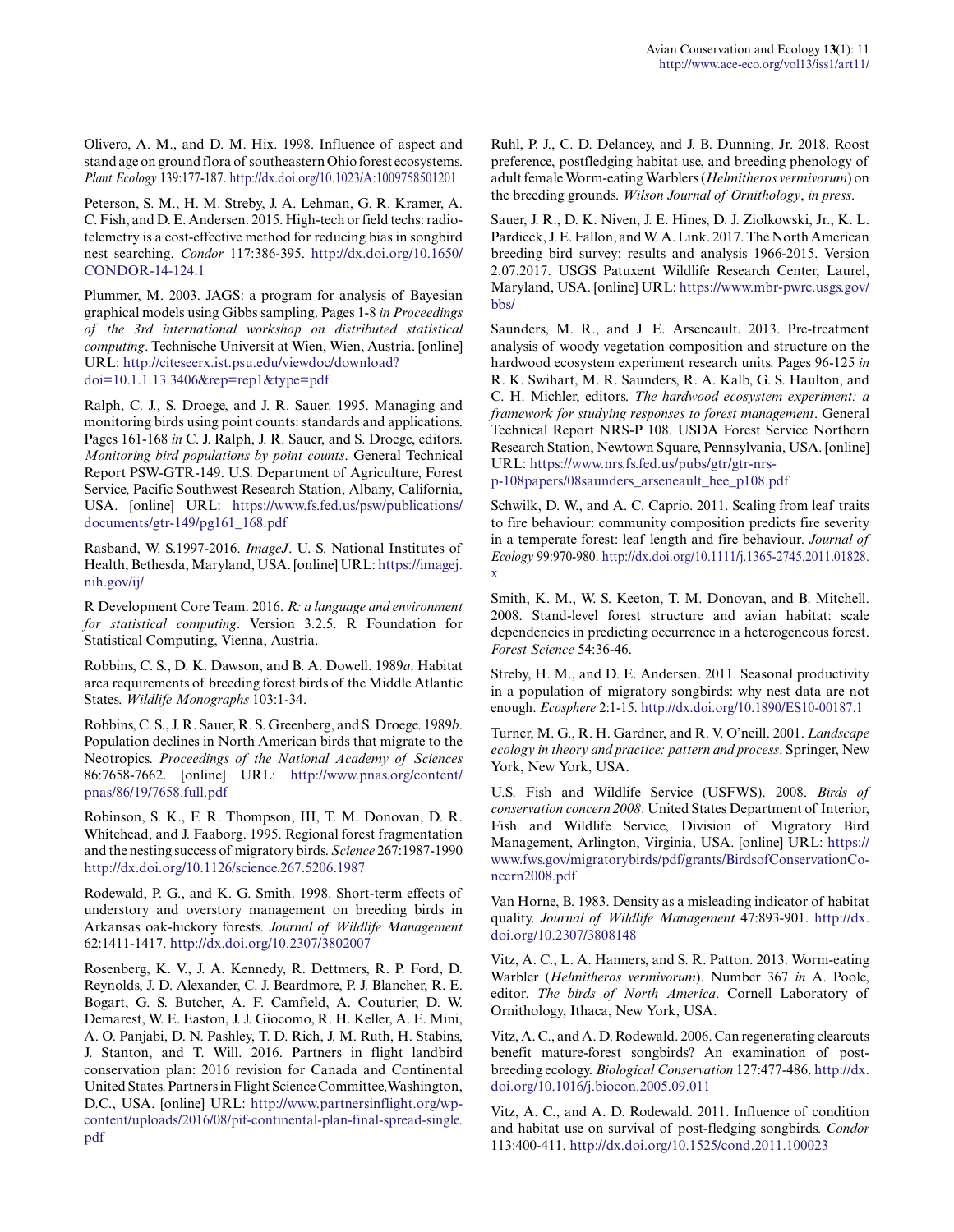Wallendorf, M. J., P. A. Porneluzi, W. K. Gram, R. L. Clawson, and J. Faaborg. 2007. Bird response to clear cutting in Missouri Ozark Forests. *Journal of Wildlife Management* 71:1899-1905. [http://dx.doi.org/10.2193/2006-386](http://dx.doi.org/10.2193%2F2006-386) 

Watts, B. D., and M. D. Wilson. 2005. The use of pine plantations by Worm-eating Warblers in coastal North Carolina. *Southeastern Naturalist* 4:177-187. [http://dx.doi.org/10.1656/1528-7092](http://dx.doi.org/10.1656%2F1528-7092%282005%29004%5B0177%3ATUOPPB%5D2.0.CO%3B2) [\(2005\)004\[0177:TUOPPB\]2.0.CO;2](http://dx.doi.org/10.1656%2F1528-7092%282005%29004%5B0177%3ATUOPPB%5D2.0.CO%3B2)

Wenny, D. G., R. L. Clawson, J. Faaborg, and S. L. Sheriff. 1993. Population density, habitat selection and minimum area requirements of three forest-interior warblers in Central Missouri. *Condor* 95:968-979. [http://dx.doi.org/10.2307/1369432](http://dx.doi.org/10.2307%2F1369432)



Sponsored by the Society of<br>Canadian Ornithologists and<br>Bird Studies Canada Parrainée par la Société des ornithologistes du Canada et<br>Études d`oiseaux Canada



BIRD STUDIES CANADA